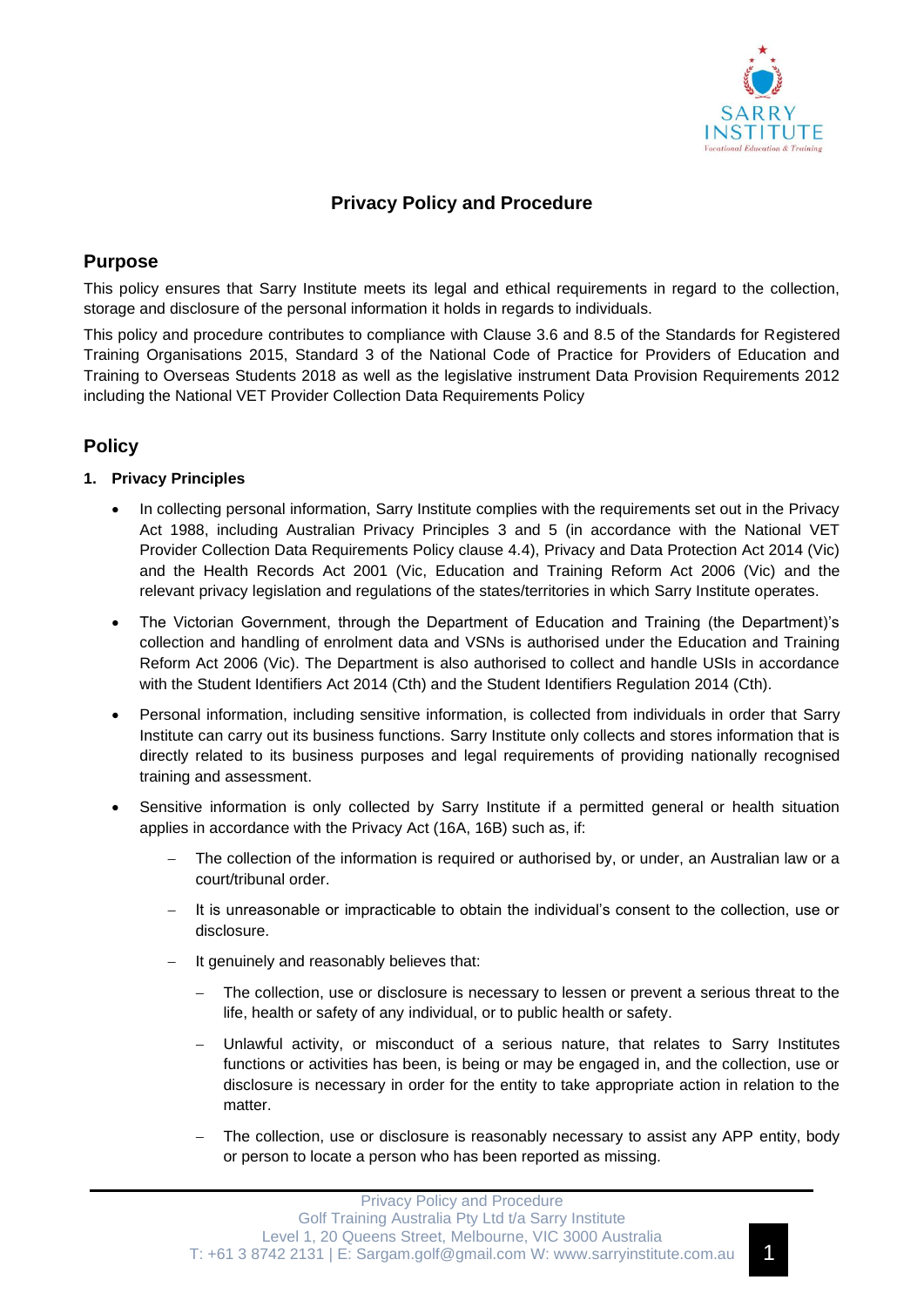

- The collection, use or disclosure is reasonably necessary for the establishment, exercise or defense of a legal or equitable claim.
- Sarry Institute ensures each individual:
	- − Knows why their information is being collected, how it will be used and who it will be disclosed to.
	- Is made aware of any legal requirement for Sarry Institute to collect the information.
	- Is able to access their personal information upon request.
	- − Does not receive unwanted direct marketing.
	- Can ask for personal information that is incorrect to be corrected.
	- Can make a complaint about Sarry Institute if they consider that their personal information has been mishandled.
	- − Is made aware of any consequences for not providing the information requested.
	- Whether the information is likely to be disclosed to overseas recipients, and if so, which countries such recipients are likely to be located in.
- Sarry Institute retains evidence that that the student has acknowledged the following Privacy Notice and Student Declaration as part of their enrolment process: [https://www.education.gov.au/privacy](https://www.education.gov.au/privacy-notice-and-student-declaration)[notice-and-student-declaration](https://www.education.gov.au/privacy-notice-and-student-declaration)

## **2. Collection of information**

- Under the *Data Provision Requirements 2012*, Sarry Institute is required to collect personal information about students undertaking nationally recognised training and disclose that personal information to the National Centre for Vocational Education Research Ltd (NCVER).NCVER will collect, hold, use and disclose personal information in accordance with the Privacy Act 1988 (Cth), the VET Data Policy and all NCVER policies and protocols (including those published on NCVER's website at [www.ncver.edu.au\)](http://www.ncver.edu.au/).
- Sarry Institute is required to provide the Department with student and training activity data. This includes personal information collected in the Sarry Institute enrolment form and unique identifiers such as the Victorian Student Number (VSN) and the Commonwealth's Unique Student Identifier (USI).
- Sarry Institute provides data to the Department in accordance with the Victorian VET Student Statistical Collection Guidelines, available at <http://www.education.vic.gov.au/training/providers/rto/Pages/datacollection.aspx>
- In general, personal information will be collected through course application and/or enrolment forms, training records, assessment records and online forms and submissions.
- The types of personal information collected include:
	- personal and contact details
	- employment information, where relevant
	- − academic history
	- background information collected for statistical purposes about prior education, schooling, place of birth, disabilities and so on
	- − training, participation and assessment information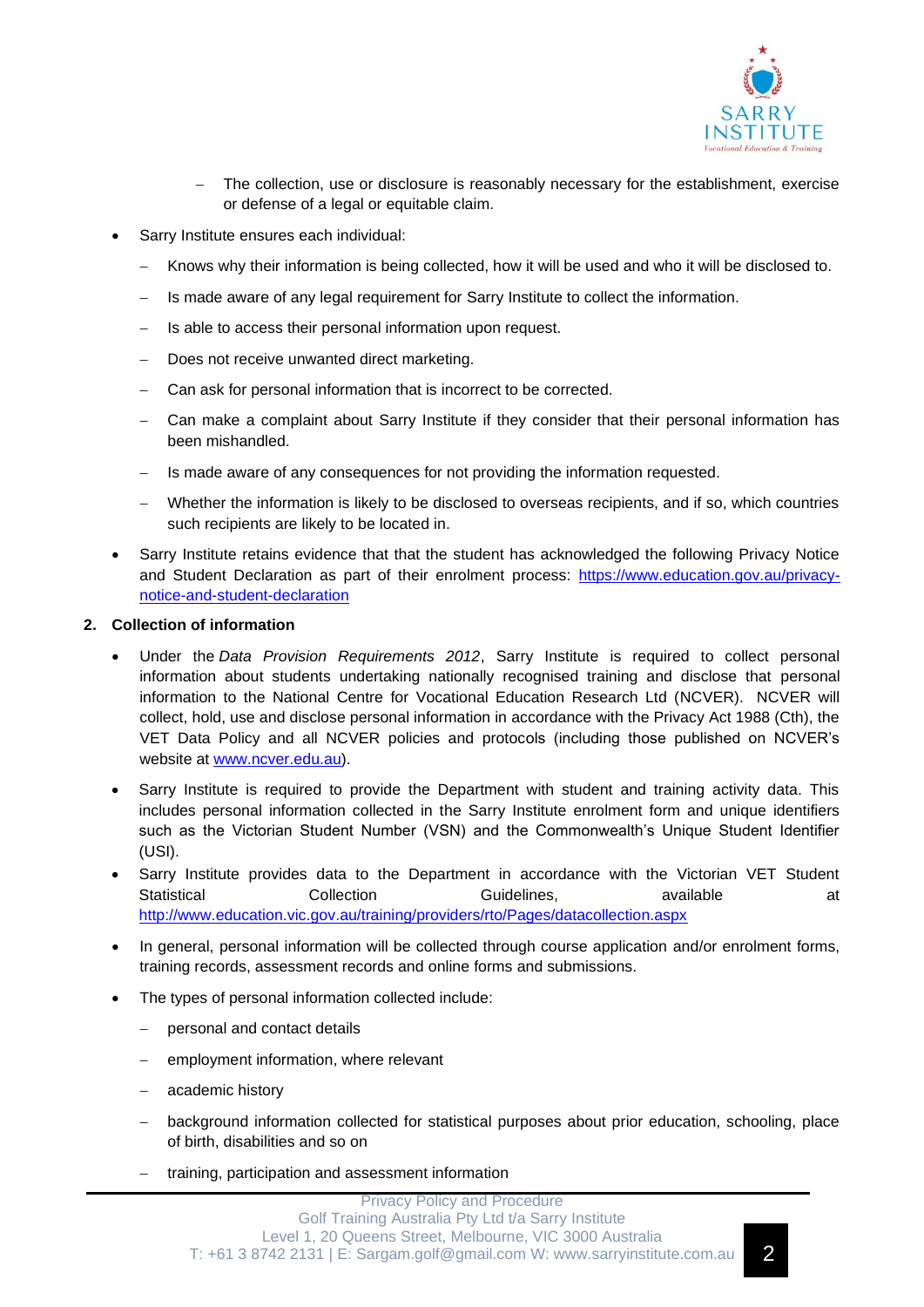

- fees and payment information
- information required for the issuance of a USI
- for international students:
	- o current course information including CRICOS code, agreed starting date, expected completion date if the student did not start on the agreed date
	- $\circ$  Information about any terminations for change to identity and duration of the course
	- o English language proficiency including the name of the test and the score received
	- $\circ$  visa information, including the DIBP office where the visa application was made and current local DIBP office
	- $\circ$  passport information including whether the student was in Australia when they became an accepted student

#### **3. Unique Student Identifiers (USI)**

- All students participating in nationally recognised training from 1 January 2015 are required to have a Unique Student Identifier (USI) and provide it to Sarry Institute upon enrolment. Alternatively, Sarry Institute can apply for a USI on behalf of an individual.
- The Student Identifiers Act 2014 authorises the Australian Government's Student Identifiers Registrar to collect information about USI applicants. When Sarry Institute applies for a USI on behalf of a student who has authorised us to do so, we need to collect personal information about the student which will be passed on to the Student Identifiers Registrar. This will include:
	- name, including first or given name(s), middle name(s) and surname or family name
	- − date of birth
	- − city or town of birth
	- country of birth
	- − gender
	- − contact details, so the Student Identifiers Registrar can provide individuals with their USI and explain how to activate their USI account.
- In order to create a USI on behalf of a student, Sarry Institute will be required to verify the identity of the individual by receiving a copy of an accepted identification document. This document will only be used for the purposes of generating the USI and confirming the identity of the individual with the Registrar. Once the USI has been generated and validated, the identity documents used or collected for this purpose will be securely destroyed.
- The information provided by an individual in connection with their application for a USI:
	- − is collected by the Registrar as authorised by the Student Identifiers Act 2014.
	- is collected by the Registrar for the purposes of:
		- applying for, verifying and giving a USI
		- resolving problems with a USI
		- − creating authenticated vocational education and training (VET) transcripts
	- − may be disclosed to: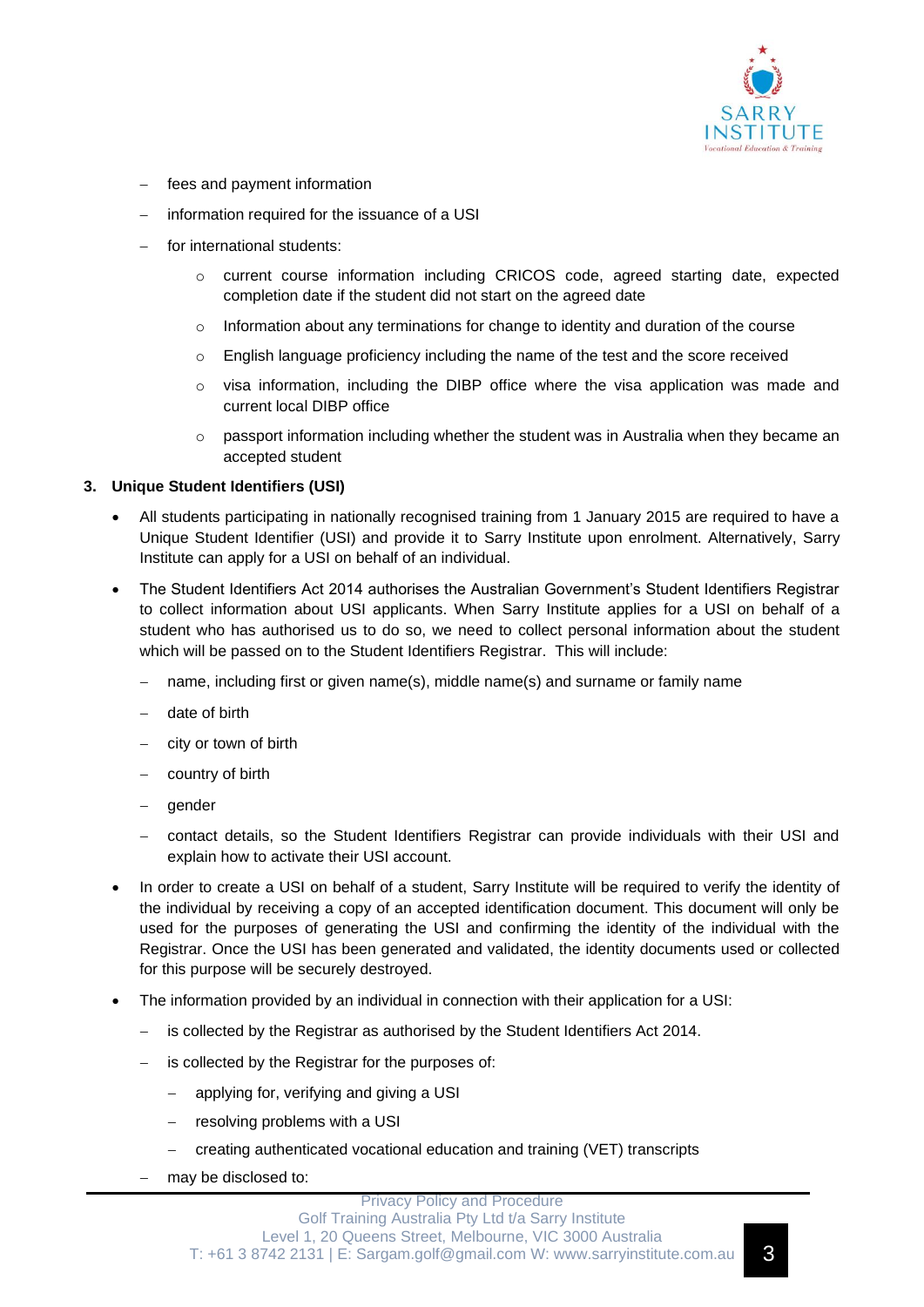

- − Commonwealth and State/Territory government departments and agencies and statutory bodies performing functions relating to VET for:
	- the purposes of administering and auditing VET, VET providers and VET programs
	- education related policy and research purposes
	- to assist in determining eligibility for training subsidies
- VET Regulators to enable them to perform their VET regulatory functions
- − VET Admission Bodies for the purposes of administering VET and VET programs
- − current and former Registered Training Organisations to enable them to deliver VET courses to the individual, meet their reporting obligations under the VET standards and government contracts and assist in determining eligibility for training subsidies
- schools for the purposes of delivering VET courses to the individual and reporting on these courses
- − the National Centre for Vocational Education Research for the purpose of creating authenticated VET transcripts, resolving problems with USIs and for the collection, preparation and auditing of national VET statistics
- researchers for education and training related research purposes
- any other person or agency that may be authorised or required by law to access the information
- any entity contractually engaged by the Student Identifiers Registrar to assist in the performance of his or her functions in the administration of the USI system
- will not otherwise be disclosed without the student's consent unless authorised or required by or under law
- The consequences to the student of not providing the Registrar with some or all of their personal information are that the Registrar will not be able to issue the student with a USI, and therefore Sarry Institute will be unable to issue a qualification or statement of attainment.

#### **4. Storage and use of information**

- Sarry Institute will store all records containing personal information securely and take all reasonable security measures to protect the information collected from unauthorised access, misuse or disclosure. Personal information will be stored in paper-based files that are kept in a locked filing cabinets in a secure location and electronically in a secure environment to which only authorised staff have access.
- The personal information held about individuals will only be used by Sarry Institute to enable efficient student administration, report data to provide information about training opportunities, issue statements of attainment and qualifications to eligible students, and to maintain accurate and detailed records of student course participation, progress and outcomes. Information about international students may also be shared to promote compliance with the conditions of student visas and the monitoring and control of visas.
- Sarry Institute may use the personal information provided by an individual to market other internal products and services to them. An individual may opt out of being contacted for marketing purposes at any time by contacting our office. Information will not be passed onto any third party marketing companies without the prior written consent of the individual.

#### **5. Disclosure of information**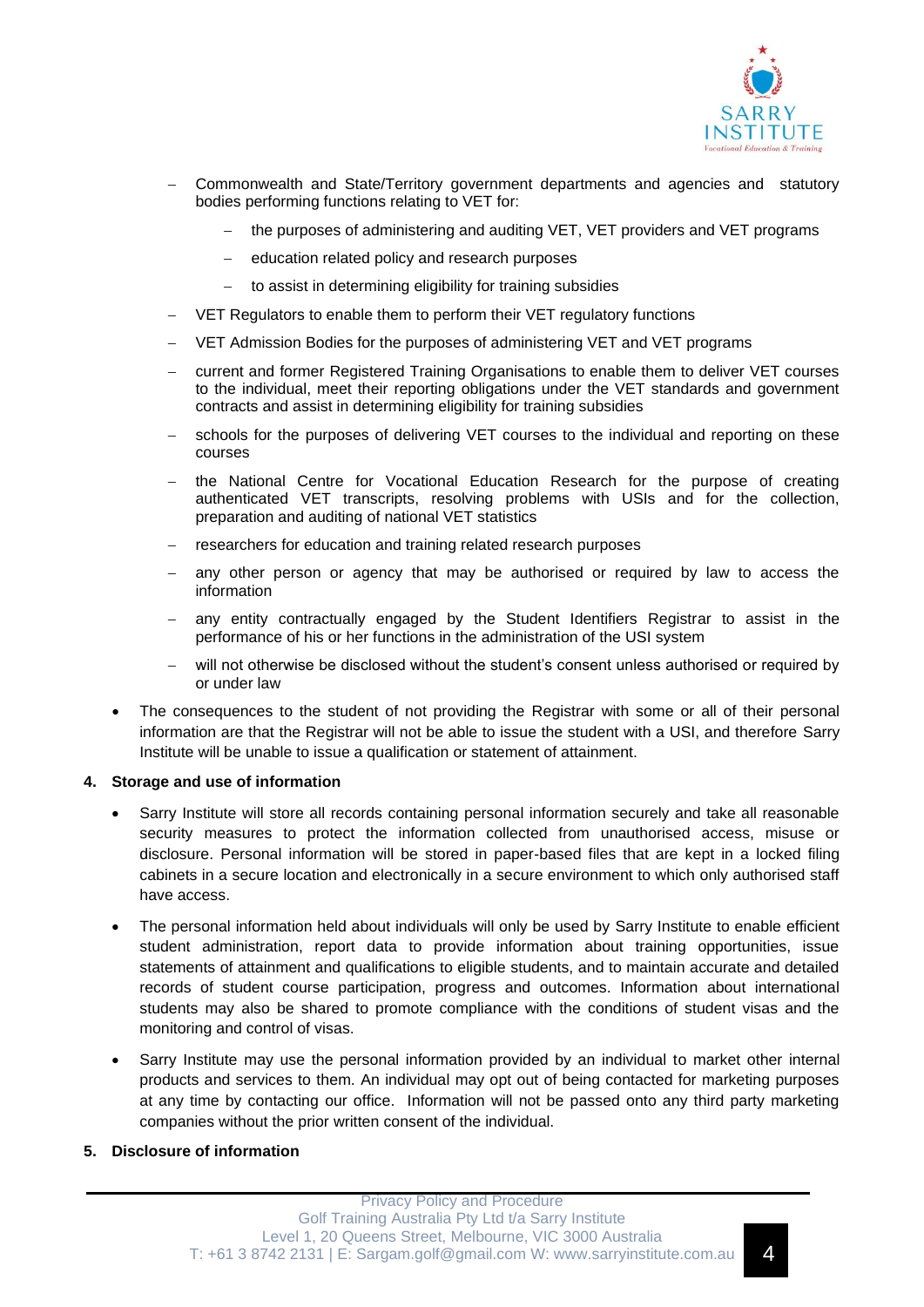

- Sarry Institute will not disclose an individual's personal information to another person or organisation unless:
	- They are aware that information of that kind is usually passed to that person or organisation.
	- The individual has given written consent.
	- Sarry Institute believes on reasonable grounds that the disclosure is necessary to prevent or lessen a serious threat to the life or health of the individual concerned or another person.
	- − The disclosure is required or authorised by, or under, law.
	- The disclosure is reasonably necessary for the enforcement of the criminal law or of a law imposing a pecuniary penalty, or for the protection of public revenue.
- Any person or organisation to which information is disclosed is not permitted to use or disclose the information for a purpose other than for which the information was supplied to them.
- Personal information may be used or disclosed by Sarry Institute for statistical, regulatory and research purposes. Sarry Institute may disclose personal information for these purposes to third parties, including:
	- − Commonwealth and State or Territory government departments and authorised agencies; such as the Australian Skills Quality Authority (ASQA), Department of Education and Training (DET), the Department of Home Affairs (DHA) and the Tuition Protection Service (TPS)
	- − NCVER
	- − Organisations conducting student surveys
	- − Researchers.
- Personal information disclosed to NCVER may be used or disclosed for the following purposes:
	- − Issuing a VET Statement of Attainment or VET Qualification, and populating Authenticated VET **Transcripts**
	- − Facilitating statistics and research relating to education, including surveys
	- Understanding how the VET market operates, for policy, workforce planning and consumer information
	- − Administering VET, including program administration, regulation, monitoring and evaluation.

### **6. Access to and correction of records**

- Individuals have the right to access or obtain a copy of the information that Sarry Institute holds about them including personal details, contact details and information relating to course participation, progress and AQF certification and statements of attainment issued.
- Requests to access or obtain a copy of the records held about an individual must be made by contacting our office using the *Request to Access Records Form*. The individual must prove their identity to be able to access their records.
- There is no charge for an individual to access the records that Sarry Institute holds about them; however there may be a charge for any copies made. Arrangements will be made within 10 days for the individual to access their records.

### **7. Complaints about privacy**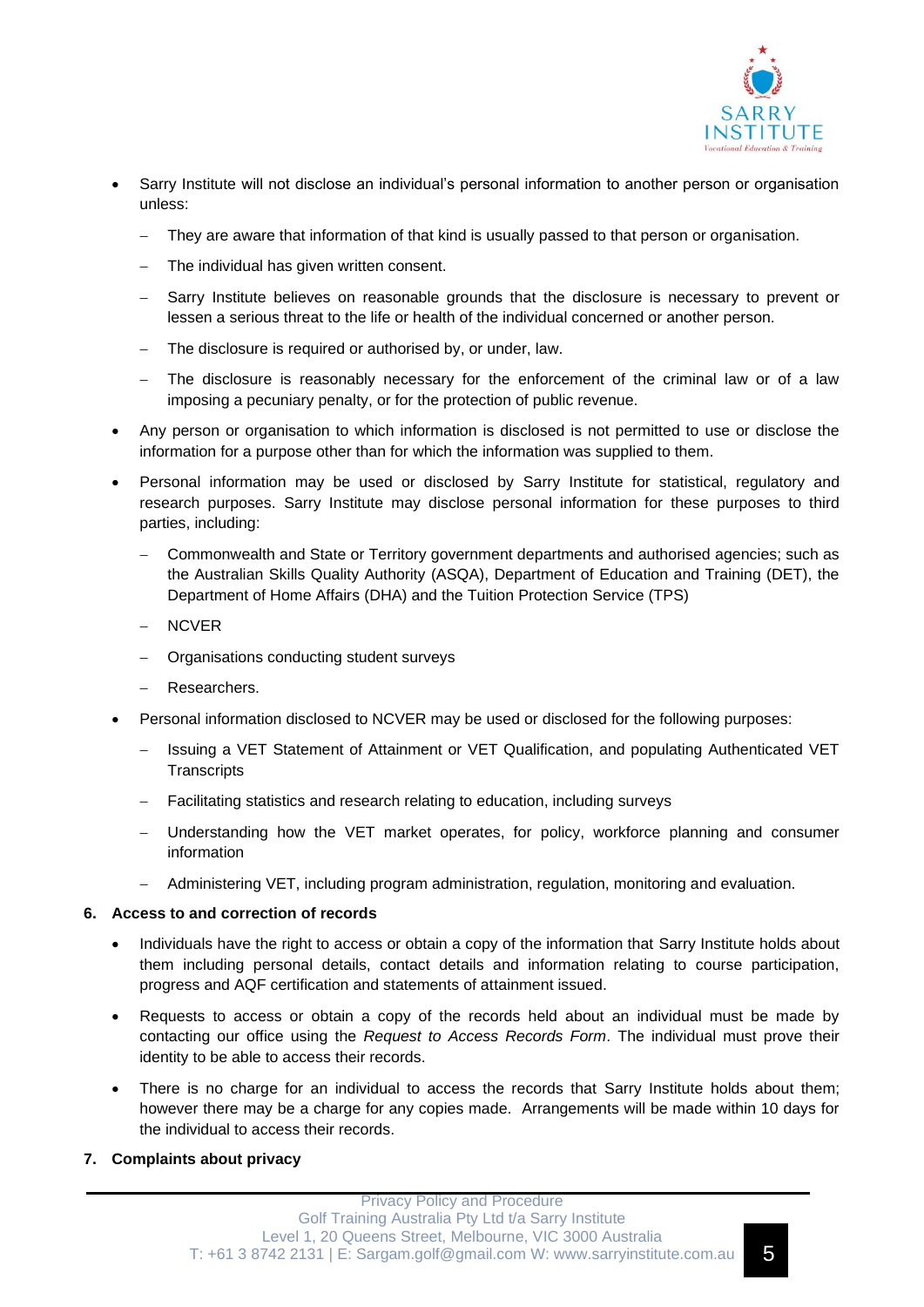

• Any individual wishing to make a complaint or appeal about the way information has been handled within Sarry Institute can do so by following Sarry Institute's *Complaints and Appeals Policy and Procedure.* 

# **Procedures**

### **1. Privacy Notices**

| <b>Procedure</b> |                                                                                                                                                                                                                                                   | <b>Responsibility</b> |
|------------------|---------------------------------------------------------------------------------------------------------------------------------------------------------------------------------------------------------------------------------------------------|-----------------------|
|                  | A. Privacy notices                                                                                                                                                                                                                                | Compliance Manager    |
|                  | Ensure the NCVER privacy notice and declaration are included on the<br>https://www.education.gov.au/privacy-notice-and-student-<br>enrolment<br>form<br>declaration                                                                               |                       |
|                  | Ensure the Victorian Government VET Student Enrolment Privacy Notice (as<br>per the Victorian VET Student Statistical Guidelines) is also included.                                                                                               |                       |
|                  | Ensure similar privacy notices and declarations are included on other forms<br>that may be required to collect personal or sensitive information from<br>individuals, and that these are only used In compliance with clause 1 of this<br>policy. |                       |
| $\bullet$        | International Student Agreements must set out the circumstances in which<br>personal information about the student may be disclosed (in accordance with<br>National Code 3.3.6)                                                                   |                       |

## **2. Marketing Privacy**

| <b>Procedure</b> |                                                                                                                               | <b>Responsibility</b> |
|------------------|-------------------------------------------------------------------------------------------------------------------------------|-----------------------|
|                  | A. Email marketing                                                                                                            | CEO                   |
|                  | Ensure there is an opt-out option on all marketing emails and correspondence<br>sent to individuals in relation to marketing. |                       |

## **3. Privacy of USI information**

## Relevant SRTOs: Clause 3.6

| <b>Procedure</b> |                                                                                                                                                                     | <b>Responsibility</b> |
|------------------|---------------------------------------------------------------------------------------------------------------------------------------------------------------------|-----------------------|
|                  | A. USI Authority and Identification documents                                                                                                                       | Administration        |
| $\bullet$        | USIs are collected on the <i>Enrolment Form</i> . Where a student does not have a<br>USI they may request for Sarry Institute to create one on their behalf.        | Officer               |
|                  | Students who request for Sarry Institute to create a USI on their behalf must<br>sign the USI Authority Form and provide the required identification<br>document/s. |                       |
|                  | A USI must not be created for a student if the USI Authority Form which                                                                                             |                       |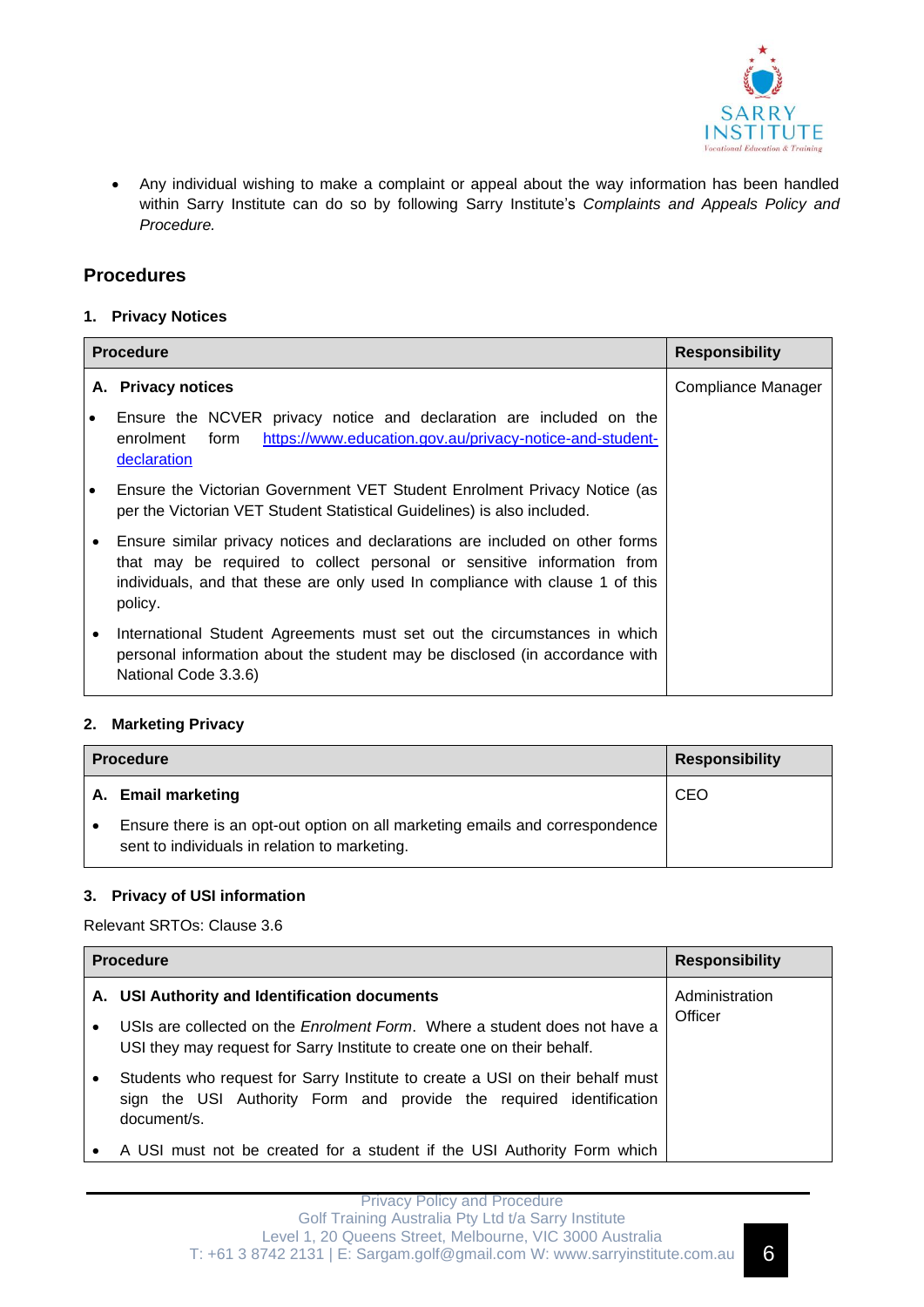

| <b>Procedure</b> |                                                                                                                                                                                                          | <b>Responsibility</b> |
|------------------|----------------------------------------------------------------------------------------------------------------------------------------------------------------------------------------------------------|-----------------------|
|                  | includes the privacy notice has not been signed.                                                                                                                                                         |                       |
|                  | As soon as practicable, once the USI has been generated and validated, the<br>personal information provided in the USI section of the Enrolment Form must<br>be securely destroyed and not kept on file. |                       |
| $\bullet$        | Refer to the Student Administration Policy and Procedure for detailed<br>instructions on the generation of USIs.                                                                                         |                       |

### **4. Access to Records**

| <b>Procedure</b> |                                                                                                                                                                                                                                                                    | <b>Responsibility</b> |
|------------------|--------------------------------------------------------------------------------------------------------------------------------------------------------------------------------------------------------------------------------------------------------------------|-----------------------|
|                  | A. Request to access records                                                                                                                                                                                                                                       | Administration        |
| $\bullet$        | Individuals may request to access their records by using the Request to<br>Access Records Form. Written requests should be sent to the head office.                                                                                                                | Officer               |
| $\bullet$        | Requests may be from past or current students or other individuals. It may be<br>to access records held in a file about a student, or access to a previously<br>issued AQF certification document – refer to the AQF Certification Policy &<br>Procedure.          |                       |
| $\bullet$        | Upon receiving a completed form, confirm the request is valid and has been<br>made by the individual to which the records relate - check identification<br>documents.                                                                                              |                       |
| $\bullet$        | Arrangements for provision of records should be made as suitable – mailing<br>copies, providing a time for records to be viewed etc.                                                                                                                               |                       |
| $\bullet$        | Arrangements should be made verbally and confirmed in writing within 10<br>days of receiving the request.                                                                                                                                                          |                       |
| $\bullet$        | Where records are to be mailed, they should only be mailed to the address<br>that is held on file for that individual, unless alternate change of address<br>information is provided along with proof of identity – such as a driver's license<br>or utility bill. |                       |
| $\bullet$        | Where records are to be shown to an individual, the student must produce<br>photo ID prior and this should be matched to the records held on file about the<br>individual to confirm they are only viewing their own records.                                      |                       |
|                  | Keep a note on how the records were accessed on the individuals file.                                                                                                                                                                                              |                       |

### **5. Amendment to Records**

| <b>Procedure</b> |                                                                                                                                                              | <b>Responsibility</b>     |
|------------------|--------------------------------------------------------------------------------------------------------------------------------------------------------------|---------------------------|
|                  | A. Request for records to be amended                                                                                                                         | Administration<br>Officer |
|                  | Where an individual requests for incorrect records held about them to be<br>corrected, they can do so by filling in an Amendment to Records Request<br>Form. |                           |